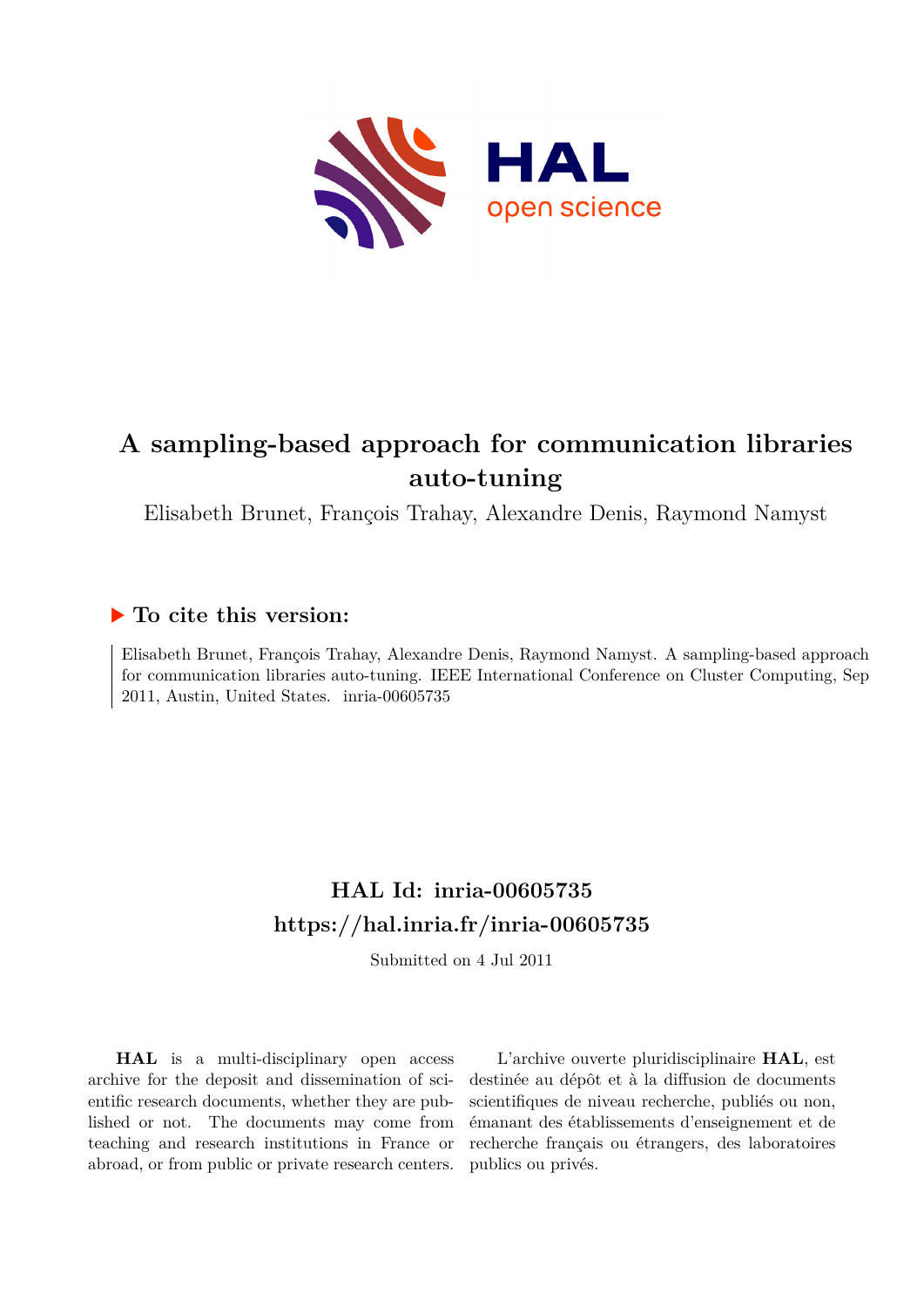# A sampling-based approach for communication libraries auto-tuning

Élisabeth Brunet, François Trahay *Institut Tel´ ecom, T ´ el´ ecom SudParis, ´ Evry, France Elisabeth.Brunet@it-sudparis.eu Francois.Trahay@it-sudparis.eu*

Alexandre Denis *INRIA Bordeaux – Sud-Ouest / LaBRI, France Alexandre.Denis@inria.fr*

Raymond Namyst *University of Bordeaux / LaBRI, France Raymond.Namyst@labri.fr*

*Abstract*—Communication performance is a critical issue in HPC applications, and many solutions have been proposed on the literature (algorithmic, protocols, etc.) In the meantime, computing nodes become massively multicore, leading to a real imbalance between the number of communication sources and the number of physical communication resources. Thus it is now mandatory to share network boards between computation flows, and to take this sharing into account while performing communication optimizations.

In previous papers, we have proposed a model and a framework for on-the-fly optimizations of multiplexed concurrent communication flows, and implemented this model in the NEWMADELEINE communication library. This library features optimization strategies able for example to aggregate several messages to reduce the number of packets emitted on the network, or to split messages to use several NICs at the same time.

In this paper, we study the tuning of these dynamic optimization strategies. We show that some parameters and thresholds (*rendezvous* threshold, aggregation packet size) depend on the actual hardware, both host and NICs. We propose and implement a method based on sampling of the actual hardware to auto-tune our strategies. Moreover, we show that multi-rail can greatly benefit from performance predictions. We propose an approach for multi-rail that dynamically balance the data between NICs using predictions based on sampling.

#### I. INTRODUCTION

The success of cluster architectures as the most widespread platform for high performance computing comes from the aggressive performance/cost ratio. A challenge in exploiting such architectures is to hide the communication cost. As low-level drivers are rather difficult to efficiently exploit, intermediate communication libraries propose to abstract the use of the most widespread network technologies and have to know precisely the drivers' behavior to harness the full capacities. Several transfer methods are usually required in order to achieve optimal transfer whatever the message size – for example, in message passing paradigm context, small messages use to be sent through a raw transfer while larger ones are managed after a handshake between both communication sides, etc. In that case, the selection of the adequate transfer method, related to message sizes, is usually defined by hard-coded thresholds that rely on the driver's documentation or on an empirical study made by the programmer. However, the efficiency of the underlying transfer methods highly depends on the characteristics of the machines that actually run the application. The hardware type, brand, low-level driver version, for the NIC and even the host configuration are all determining parameters.

The introduction of multicore processors in clusters leads to other challenges for communication libraries as the number of communication sources increases much faster than the network resources. The NICs thus have to be shared by multiple processing units. The need for multiplexing as well as the increase of communication leads the way to optimization opportunities. The performance of each of those potential optimizations (such as aggregation, reordering, splitting) is affected by various aspects of the machines that run the application. Collecting information on the performance of each strategy permits to apply the most appropriate.

In this paper, we study the impact of various characteristics of the machine on communication achievements. We propose and implement in NEWMADELEINE, our communication library, a method based on sampling of the actual hardware to auto-tune the optimization strategies. Section 2 presents the hardware features that we focus on and their impact on our strategies. The measurement collection as well as its use by the strategies in NEWMADELEINE is explained in Section 3. The results of the evaluation of the samplingbased system are presented in Section 4. Related works are described in Section 5 and Section 6 draws a conclusion and introduces about future works.

# II. SAMPLING-BASED AUTO-TUNING OF A COMMUNICATION LIBRARY

This section shows different types of optimizations, ranging from low-level mechanisms to high-level message reordering, which demonstrate utility in harnessing the full capacities of network technologies.

#### *A. Methodology overview*

Communication libraries aim at achieving the best possible performance with a given network hardware. Most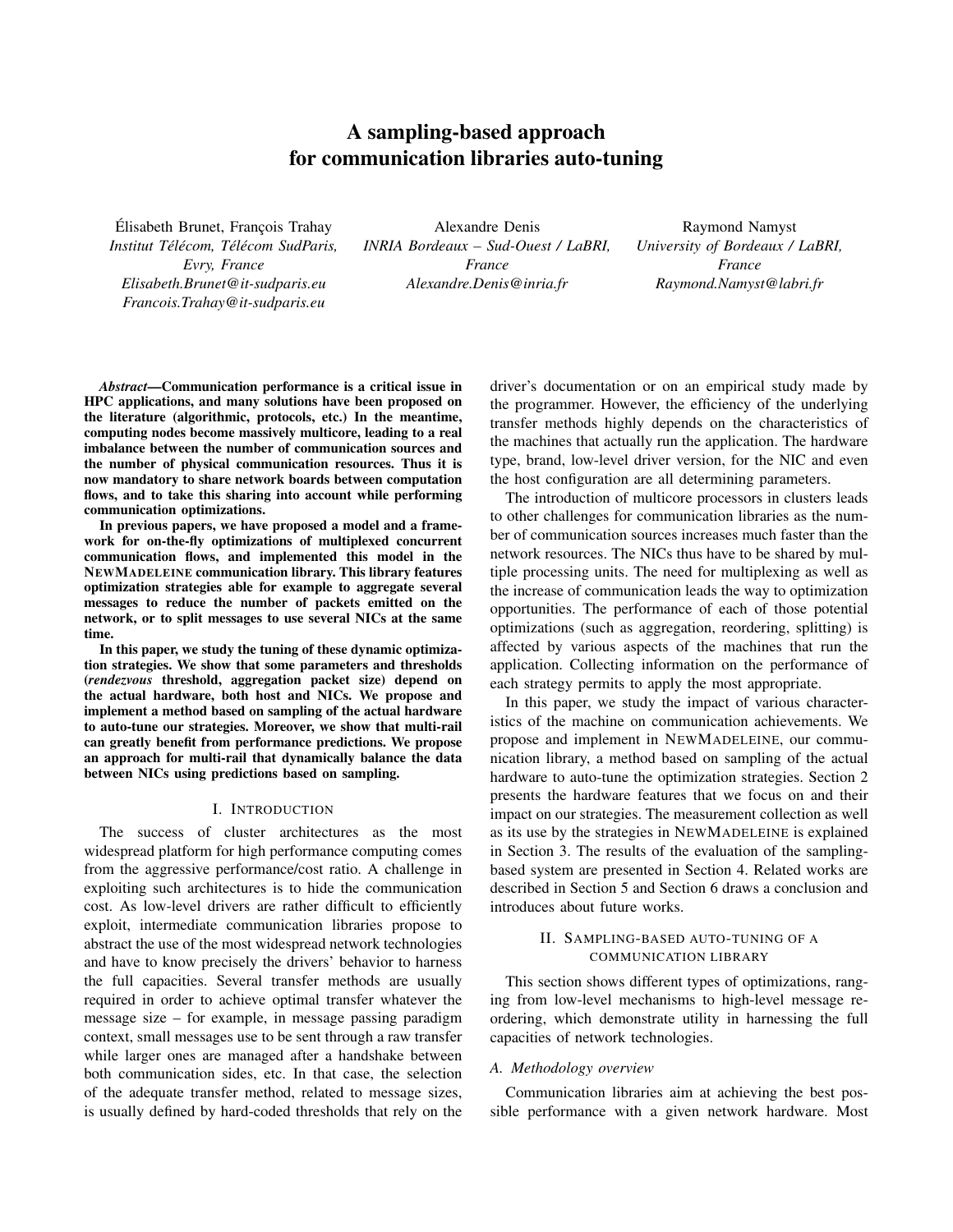

Figure 1. Levels of tunable network mechanisms: (1) protocol: to perform a single communication on a given network; (2) multi-rail: to balance over multiple networks; (3) optimization: to apply on-the-fly optimization scheduling strategies.

modern communication libraries use complex protocols and optimization mechanisms. Their efficiency depends on the actual network and host hardware, making their tuning a very difficult task. In this paper, we distinguish three levels of mechanisms, as depicted in Figure 1:

- **protocol** To optimize a single raw communication on a given network, communication libraries usually implement several communication transfer methods, depending on the message size, with thresholds to switch from one method to another. However, these thresholds are likely to vary between hardware type, brand, and software configuration.
- multi-rail On clusters with multiple NICs per node, the communication library has to arbitrate the access to the physical communication resources, in order to interleave communication flows and make communication progress fairly. Balancing packets between NICs requires to predict accurately their performance.
- optimization Some communication libraries are able to apply optimization patterns on the fly in various ways (aggregation, reordering, etc.) depending on the available physical resources. Knowing the costs and benefits of these operations allows the library to apply the most effective optimization operations to packets.

It is possible to use *quirks* — choose among a list of known network hardware with empirically determined values for all parameters and thresholds —, but this method is highly non-portable and difficult to maintain in the long term. Moreover, the network card is not the only parameter. The CPU and memory bandwidth have a major impact [1] on communication performance. Even further, driver version, host configuration, operating system, and libc version (memcpy implementation vary from one version to another) may have an influence on communication transfer.

Given the large number of parameters and their interactions, we propose to work with real information by measuring the actual performance of the communication library on a wide spectrum of parameters (eg. message size, performance of memcpy, etc.) Then, these results are used by the library to compute the best value for all parameters and to predict the performance of the network.

# *B. Adapting transfer methods choice to the hardware*

Communication libraries usually implement at least two different communication methods, known as *eager* and *rendezvous*. When sending data eagerly, the sender does not know whether the receiver is ready or not, i.e. whether the application has posted its recv or not. Data is copied in memory at the receiver side in the case of an unexpected message. However, memory copies decrease bandwidth for large messages. To avoid such an impact on bandwidth, communication libraries usually implement a *rendezvous* mechanism: the sender sends a *rendezvous* request; the receiver replies when it is ready to receive; finally the sender sends data and the receiver receives it without any copy.

Compared to raw network transfer, the overhead of the *eager* method is a memory copy; the overhead of the *rendezvous* method is round-trip time. *eager* mode is used for small messages, and *rendezvous* for large messages. The threshold to switch from *eager* to *rendezvous* is the size where the overhead of the memory copy becomes higher than the cost of a round-trip.

However, these overheads highly depend on the hardware, namely the performance profile of memory copies and the performance of the network. It is expected that no fixed value will fit any random hardware.

At a lower level, communication libraries need *headers* for small packets to describe their content, such as the message tag, communicator ID, or sequence number. Moreover, most modern communication libraries support iovec from the application. A packet is therefore comprised of multiple parts scattered in memory. Two approaches are possible to assemble them into a packet ready to be sent on the network: a copy to flatten all parts, header and body, into a contiguous block; or give directly an iovec to the network driver.

When a message is constructed incrementally, it is often beneficial to copy early during the packet construction, with a copy taking place in the L1 cache. However, most network drivers actually perform themselves a memory copy for small messages, in order to place data into preregistered memory. The driver is able to flatten an iovec into contiguous memory on the fly. The compromise between copying scattered data into a contiguous buffer early twice, or late once, depends on the memory performance profile, the network hardware, and the network driver. Our approach to choose the best method between a copy in the communication library or to give an iovec to the driver is to sample both methods, and to decide from the actual performance.

#### *C. Tuning multi-rail to actual hardware*

The massive adoption of multicore processors creates numerous concurrent communication flows. To manage this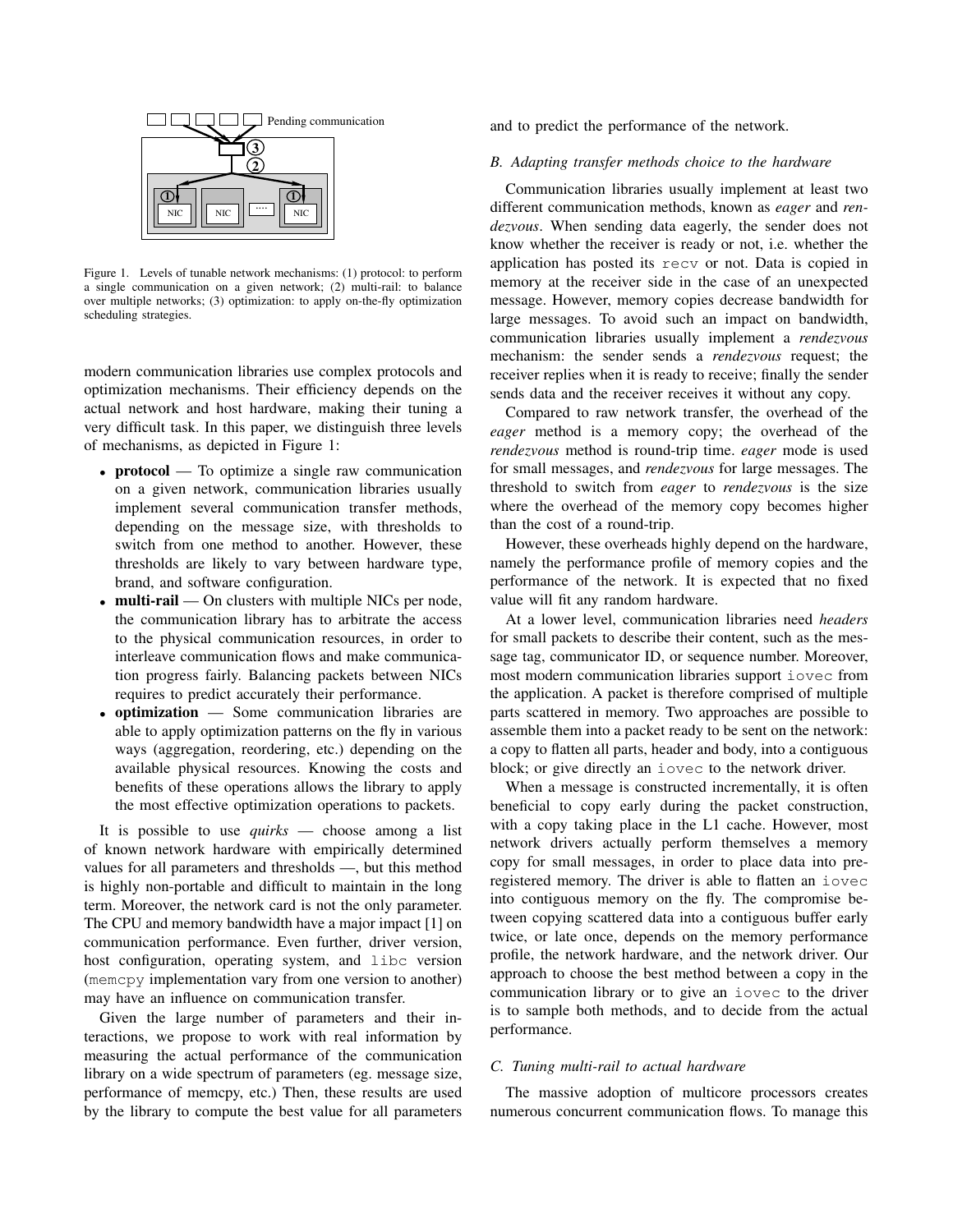

Figure 2. Subdivision of a given length in various numbers of messages — Latency.

increase, it is now not uncommon to have multiple NICs per node.

A natural way to use multiple NICs consists in a greedy scheduling where a message is scheduled on the first available NIC. When several NICs are available, it is beneficial to use all available NICS by splitting packets into as many chunks as NICs. In the case where not all NICs are the same, the heterogeneous hardware results in heterogeneous performance. Knowing precisely the network performance permits to adapt the *split ratio*: send a larger chunk of packet through the fastest NIC so that the transmission of both chunks complete at the same time.

Furthermore, a greedy strategy based upon immediate network availability is not always the best. For example, instead of sending immediately on a slow NIC, it is worth delaying the transfer of a large packet to wait for a faster NIC predicted to become available very soon. If the performance of the underlying network drivers is known precisely, the communication library is able to predict when a NIC will become idle. In the case of multi-rail, this ability to predict the NIC behavior permits to compute the optimal scheduling for message transfers.

# *D. Sampling-based optimization strategy*

When applications have a complex communication scheme, it is possible for the communication libraries to apply on the fly some optimization strategies, such as aggregation or reordering. The aggregation-based optimization relies on the fact that sending two packets of a given size takes more time than sending a single packet twice as large. Therefore, for a certain set of messages, it is worth aggregating them into a single packet rather than sending them separately on the network. It may be generalized to more than two packets, as shown in Figure 2. The time difference is in the order of magnitude of the network latency. Thus it is worth aggregating multiple packets before sending them on the network. However, since aggregation needs a memory copy to copy packets contiguously, for large messages memory copy may be more expensive than the expected gain of aggregation.

For a given queue of pending messages to send, if performance may be predicted through sampling, then finding the best scheduling that gives the lowest transfer time is a combinatorial optimization problem that may be solved through complete exploration. However this problem is NPcomplete (reduces to the knapsack problem). Since we have to apply the optimization strategy on the communication critical path, where we may at most spend computations in the order of  $100 \text{ ns}$ , we have proposed [2] a very simple heuristic based on the size of messages. Since we cannot predict the future messages that the application will send, we restrict ourselves to the worst case, which is the aggregation of two packets. Given two packets, it may be determined through sampling whether it is worth aggregating them or not.

# III. IMPLEMENTATION OF STRATEGIES OF OPTIMIZATION AUTO-TUNING IN NEWMADELEINE

We have implemented the sampling-based auto-tuned optimization strategies in NEWMADELEINE [2], our communication library which follows the NICs activity. NEW-MADELEINE behavior is totally untied from the application: while the NICs are used, it stores applicative communication requests; when a NIC is released, it combines those pending requests through optimization strategies before feeding the network. Various strategies can be applied such as aggregation, reordering or load balancing across several NICs. In all these cases, using one strategy instead of another or determining when an optimization scope becomes obsolete from a given threshold depends on the machine characteristics. Thus, NEWMADELEINE strategies have been tuned with a sampling-based toolbox.

In this Section we present how the information is collected and afterward supplied to NEWMADELEINE protocols and strategies. We then detail how the aggregation and multi-rail strategies work.

#### *A. Collecting the samples*

NEWMADELEINE profiles the actual hardware at initialization before the application is launched. Profiling is performed once for a given platform, and those measurements are persistent across runs on the same platform. Several kinds of benchmarks are performed. Each transfer method proposed by the NEWMADELEINE driver is sampled with a ping-pong test on a large spectrum of message sizes. These samples are then used for auto-tuning in two ways:

- the sampling program computes *thresholds* between methods, so that NEWMADELEINE always uses the most appropriate method for the given packet size.
- the *full performance profile* (latency and bandwidth) is stored for a large spectrum of packet size, in order to be able to *predict* the transfer time of a given packet, computed through linear interpolation.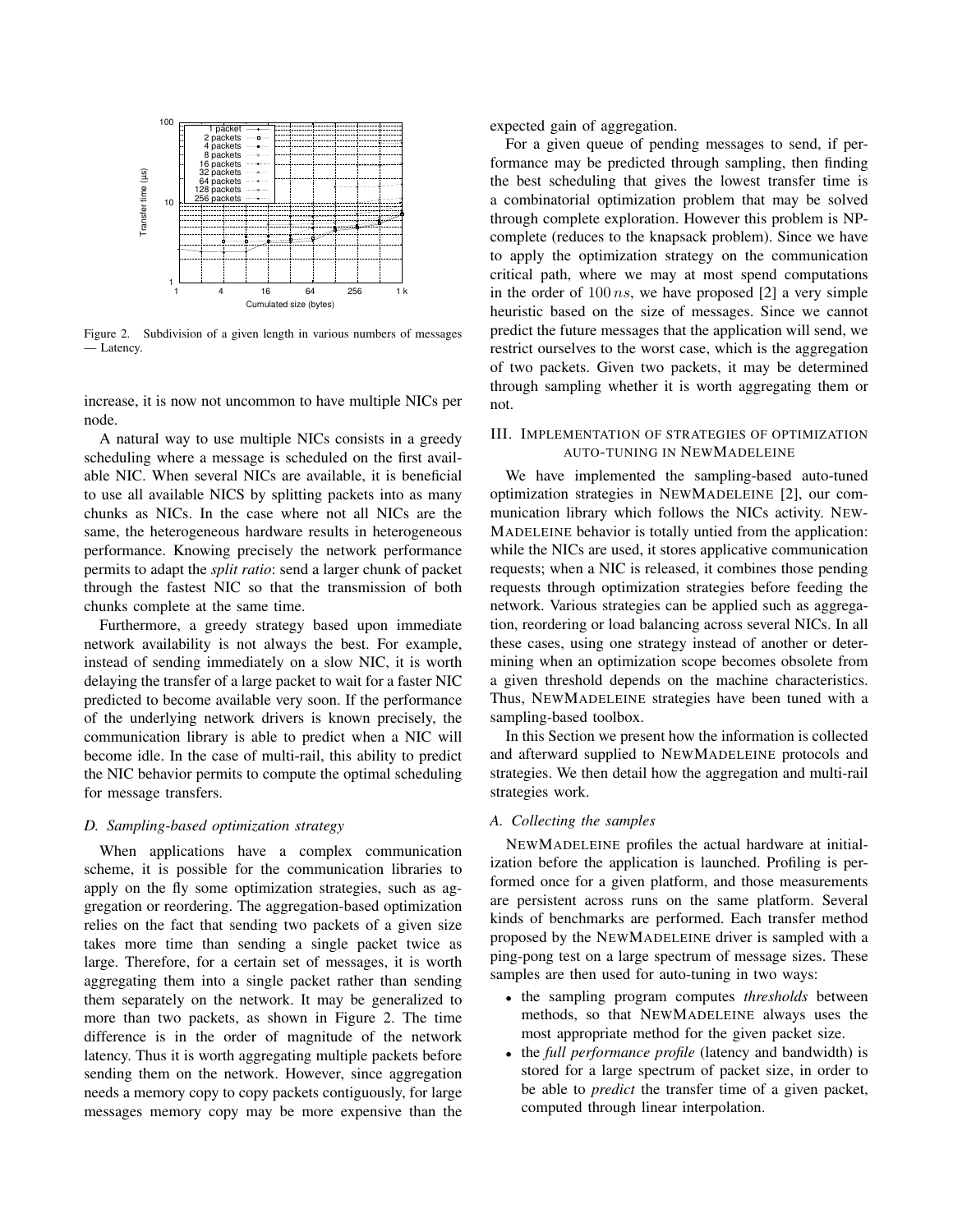

Figure 3. (a) each message is sent on one network. (b) messages are split into chunks of equal size over the available networks. (c) messages are split into chunks of equal transfer time.

#### *B. Auto-tuning thresholds*

All thresholds in NEWMADELEINE are auto-tuned through sampling. These thresholds are

- **iovec** The assembly of a message (header+body) may be done by explicit memory copy, or by giving both parts to the network driver in an iovec, as explained in Section II-B. We benchmark both methods to determine when it is worth using iovec.
- *rendezvous* We compare the transfer time of both *eager* and *rendezvous* methods to find the *rendezvous* threshold. Since *eager* needs to send chunks scattered in memory, we consider for *eager* the best among iovec and memory copy, depending on the threshold determined above. Our *eager* test always does a copy on the receiver side, which is the case when it is unexpected. Moreover, the *rendezvous* threshold is bounded by the maximum size for unexpected messages (64 KB in NEWMADELEINE).
- aggregation We benchmark the time to send two packets and to send an aggregate of the two packets. The aggregation is done either by copy or by iovec, depending on the threshold determined above.

All the thresholds are computed by linear interpolation of adjacent points of the crossing.

#### *C. Adaptive load balancing on multi-rail architectures*

It is now usual to feature nodes of clusters with several network interface cards. Efficiently exploiting these new rails benefits to most application communication schemes. Smaller data packets can be spread across the available networks, increasing the message rate, while large messages can be split and sent across several links in parallel, increasing the aggregated bandwidth.

In previous papers [3], we already highlight the benefits of splitting large messages and sending the chunks in parallel. Indeed, as it is illustrated in Figure 3(a), sending a message on the first available network interface card might underutilize the communication resources. The major impact would be to only use one rail in the case of applications with sparse communication. Splitting messages in chunks of equal size as illustrated in Figure 3 (b) is only relevant in the case of homogeneous network technologies. With various capabilities, nominal performances of networks can not be reached. Thus, the multi-rail strategy aims at minimizing the transfer time of the whole message by splitting messages in such a way that the time required to send each chunk of a message is equal as the Figure 3 (c) illustrates.

Thanks to the sampling, NEWMADELEINE is able to estimate when a NIC will become idle and to decide which ones may take part to the communication: NICs whose estimated release time is after the whole communication completion by one of the current available interfaces are moved aside. Then, if two NICs have been selected, the split ratio is computed on-the-fly by dichotomy. The algorithm begins by splitting the packets in two chunks of equal size. It then compares the predicted transfer time required by each network for those specific amount of data. In the case of unavailable resources, the required time to finish the current communication is added as a penalty. Chunk size of the fastest network is increased by half of amount of data allocated to the other network. The operation is repeated until both transfer durations are equal.

If there are more than two networks, optimal split ratios determination is more complicated. Our current implementation is based on a weighted average of the measured asymptotic bandwidths. Networks being ordered following their order of participation in the communication, chunk size assigned to the  $i$ -th selected network is obtained by summing the amount of data that can be transferred by a NIC before reaching the next point where a network enters in the communication:

$$
\sum_{m}^{n} \{ \frac{B_i}{\sum_{k=0}^{r} B_k} \cdot data\_size \}
$$

where  $n$  is the number of time a network joined the communication,  $m$  is the step in which the given network takes a part in the communication,  $B_i$  is the asymptotic bandwidth of the given network,  $r$  the number of networks participating in the current step of communication.  $data\_size$  is the total amount of data transferred in the current step:

 $data\_size = \sum_{k=0}^{r} B_k \cdot tr_{m+1}$ 

where  $tr$  is the time required to reach the next NIC releasing.

#### IV. EVALUATION

In this Section, we present NEWMADELEINE sampling results on various systems. We present our experimental testbed comprised of several clusters, equipped with *Myrinet* and *InfiniBand*. Then we present the results and benefits of auto-tuning of transfer method, *rendezvous*, and aggregation thresholds, then we present benchmarks of our adaptive splitting ratio for multi-rail.

#### *A. Experimental testbed*

We have conducted our experiments on the following clusters: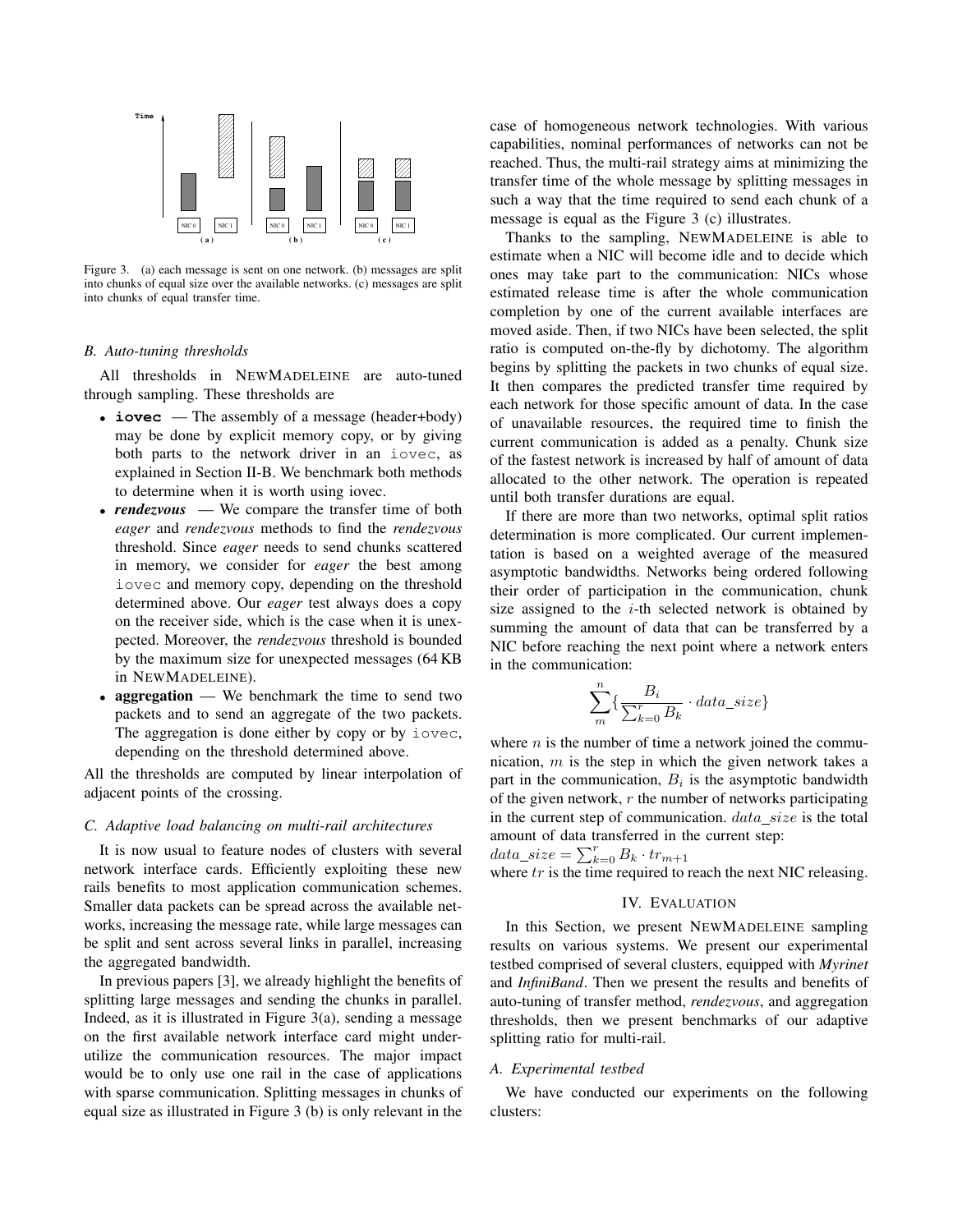

Figure 4. Sampling on *jack*/*InfiniBand*, iovec threshold — 8 bytes



Figure 5. Sampling on *genepi*/*InfiniBand*, iovec threshold — 4 KB

- jack Nodes are Intel Xeon X5650, equipped with Mellanox ConnextX2 IB QDR PCIe (MT26428) and Myricom Myri-10G.
- **genepi** Nodes are Intel Xeon E5420, equipped with Mellanox ConnectX IB DDR PCIe (MT26418).
- joe Nodes are Intel Xeon X5460, equipped with both Mellanox ConnectX IB DDR PCIe (MT25418) and Myricom Myri-10G (10G-PCIE-8A).
- infini Nodes are AMD Opteron 265, equipped with Mellanox InfiniHost III Ex PCI-X (MT25208).



Figure 6. Sampling on *joe*/*InfiniBand*, iovec threshold — 49 bytes



Figure 7. Sampling on *infini*/*InfiniBand*, iovec threshold — 96 bytes



Figure 8. Sampling on *joe*/MX, iovec threshold — 868 bytes

#### *B. Transfer methods thresholds tuning*

As explained in Section II-B, our NEWMADELEINE communication library builds small packets from a header and a body that have to be assembled into a packet, either through a copy or through an iovec directly given to the network driver. Figures 4, 5, 6, 7, and 8 depict the latency of both methods on our various clusters.

We can clearly see that on all of our platforms, the best method for very small messages is to copy, and to use an iovec for medium-sized packets. Except for *InfiniBand* being bad for iovec below 32 bytes on some platforms (but not all), the differences between these methods may seem small, but it is perceptible with e.g. a difference up to 17% for 16 KB packets on the *genepi* cluster. We can see that the best threshold, as interpolated by our auto-tuning program, is very different from one cluster to another, from as low as 8 bytes for cluster "jack" to 4 KB for cluster "genepi", even though their configuration may seem very close — both are Xeon with *InfiniBand*.

### *C. Rendez-vous threshold tuning*

Like many communication libraries, NEWMADELEINE can send messages eagerly, at the risk of having a copy on the receiver side if the message is unexpected, or through a *rendezvous* to guarantee that there will be no memory copy. Figures 9, 10, 11, 12, and 13 depict the latency of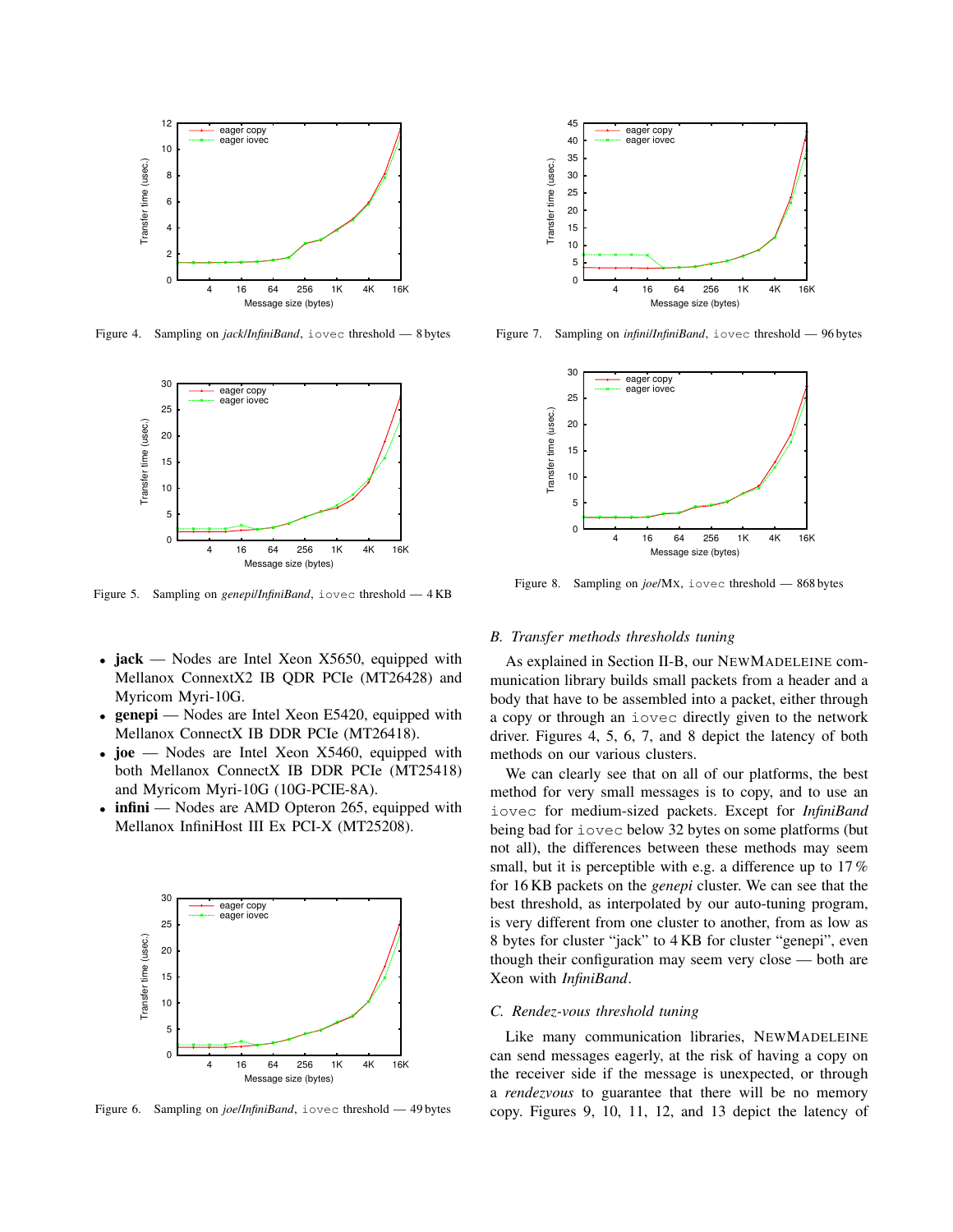

Figure 9. Sampling on *jack*/*InfiniBand*, *rendezvous* threshold — 28 KB



Figure 10. Sampling on *genepi*/*InfiniBand*, *rendezvous* threshold — 64 KB

the eager+copy protocol compared to the latency of the *rendezvous* protocol, on our various clusters.

Obviously the best choice is always to send eagerly data for small messages, since the *rendezvous* protocol adds the overhead of a round-trip. However, we can see that there is no "one size fits all" value for this threshold. While a 64 KB threshold (actually the maximum size for unexpected messages) is the best choice on cluster *genepi* (Figure 10), such a hard-coded value would lead to choose the eager mode even for 32 KB messages, which has a latency 84 % higher than *rendezvous* on cluster *joe* (Figure 11). Conversely, choosing a 17 KB hard-coded threshold, which is the best value on



Figure 11. Sampling on *joe*/*InfiniBand*, *rendezvous* threshold — 24 KB



Figure 12. Sampling on *infini*/*InfiniBand*, *rendezvous* threshold — 17 KB



Figure 13. Sampling on *joe*/MX, *rendezvous* threshold — 17 KB

cluster *infini* (Figure 12), would lead to a 21 % increase in latency for 17 KB messages on cluster *genepi*.

One may think of choosing the *rendezvous* threshold from the network type — 16 KB for *Myrinet*, larger for *InfiniBand*. However, when comparing results on cluster *genepi* (Figure 10) and on cluster *infini* (Figure 12), both being *InfiniBand*-based, we can see that no such unique value exists for all *InfiniBand*-based clusters, let alone for all networks.

These figures demonstrate that sampling-based autotuning for the *rendezvous* threshold brings a significant performance improvement for medium-sized messages over any hard-coded value.

# *D. Aggregation threshold tuning*

As shown in Section II-D, the aggregation-based strategy relies on a threshold to decide whether aggregation is worth or whether it is better to send two separate packets.

Figures 14, 15, 16, 17, and 18 depict the latency of sending two messages as two packets compared to a single packet containing both messages. Aggregation is done using the best method among memory copy or iovec, depending on the threshold automatically calculated in previous Section IV-B.

As shown on Figures, not all networks behave equally. Especially on *InfiniBand* clusters, aggregation gives very good results for small messages up to several kilobytes. On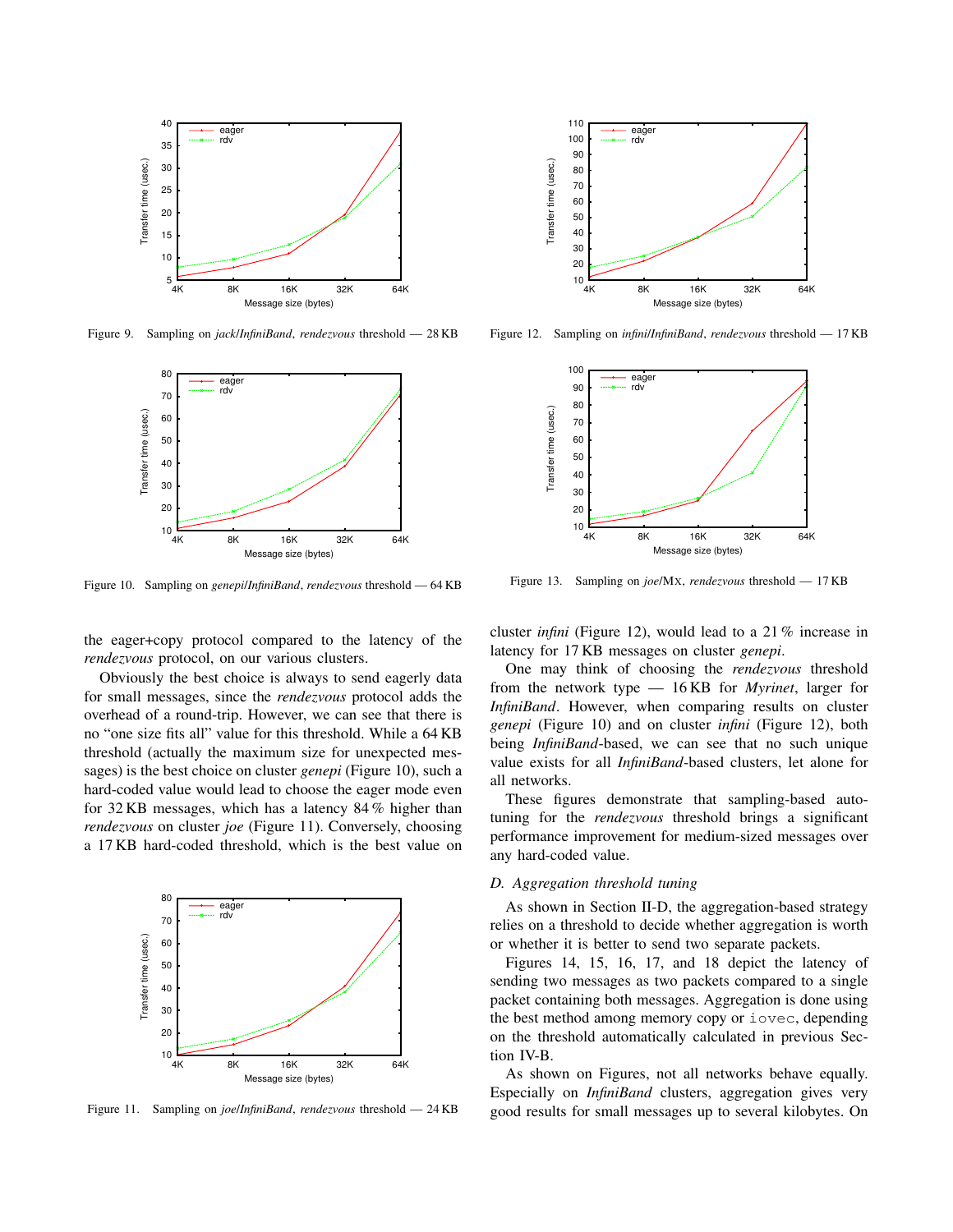

Figure 14. Sampling on *jack*/*InfiniBand*, aggregation threshold — 41 KB.



Figure 15. Sampling on *genepi*/*InfiniBand*, aggregation threshold — 12 KB.



Figure 16. Sampling on *joe*/*InfiniBand*, aggregation threshold — 22 KB.



Figure 17. Sampling on *infini*/*InfiniBand*, aggregation threshold — 26 KB.



Figure 18. Sampling *joe*/*Myrinet*, aggregation threshold — 950 bytes.

the other hand, the *Myrinet*-based cluster exhibit a not so dramatic advantage of aggregation against two packets, with a quite noticeable performance decrease for aggregation with large messages. This results with an auto-tuning that chooses a large aggregation threshold for *InfiniBand* and quite low for *Myrinet*. It demonstrates that aggregation threshold is different depending on the hardware and that auto-tuning may be performed through sampling to get the right value.

# *E. Adaptive splitting ratio for multi-rail clusters*

As shown in section III-C, the multi-rail strategy relies on the prediction of the networks performances. In order to evaluate the efficiency of this strategy, we have conducted a raw performance evaluation on joe and jack clusters. We measure the average transfer times with a classical ping-pong test when NEWMADELEINE balances data across MX/MYRINET and VERBS/INFINIBAND. We compare these performance with single rail configurations where NEWMADELEINE only exploits one of these network technologies.

The average round-trip durations on cluster joe are reported on Figure 19. While the performance obtained with one network are quite similar before the *rendezvous* threshold, *InfiniBand* performs better for medium-sized messages. The use of both networks simultaneously permits to decrease the transfer time for messages larger than 12 KB. This improvement of the performance is due to the use of two networks to transmit a single message: the data is split into two chunks, each one being transferred through a different NIC. Thus, the transfer time that we measure corresponds to the time required to transmit two small messages in parallel.

Figure 20 shows the bandwidth we measured with this configuration. On both networks, exchanges managed over an exclusive network achieve good performances. Although a light overhead is observed due to NEWMADELEINE internal protocols, bandwidths are close to the nominal ones. We can however see a light discontinuity on *Myrinet* when MX switches internally to a transfer method with a *rendezvous* handshake. The auto-tuning multi-rail feature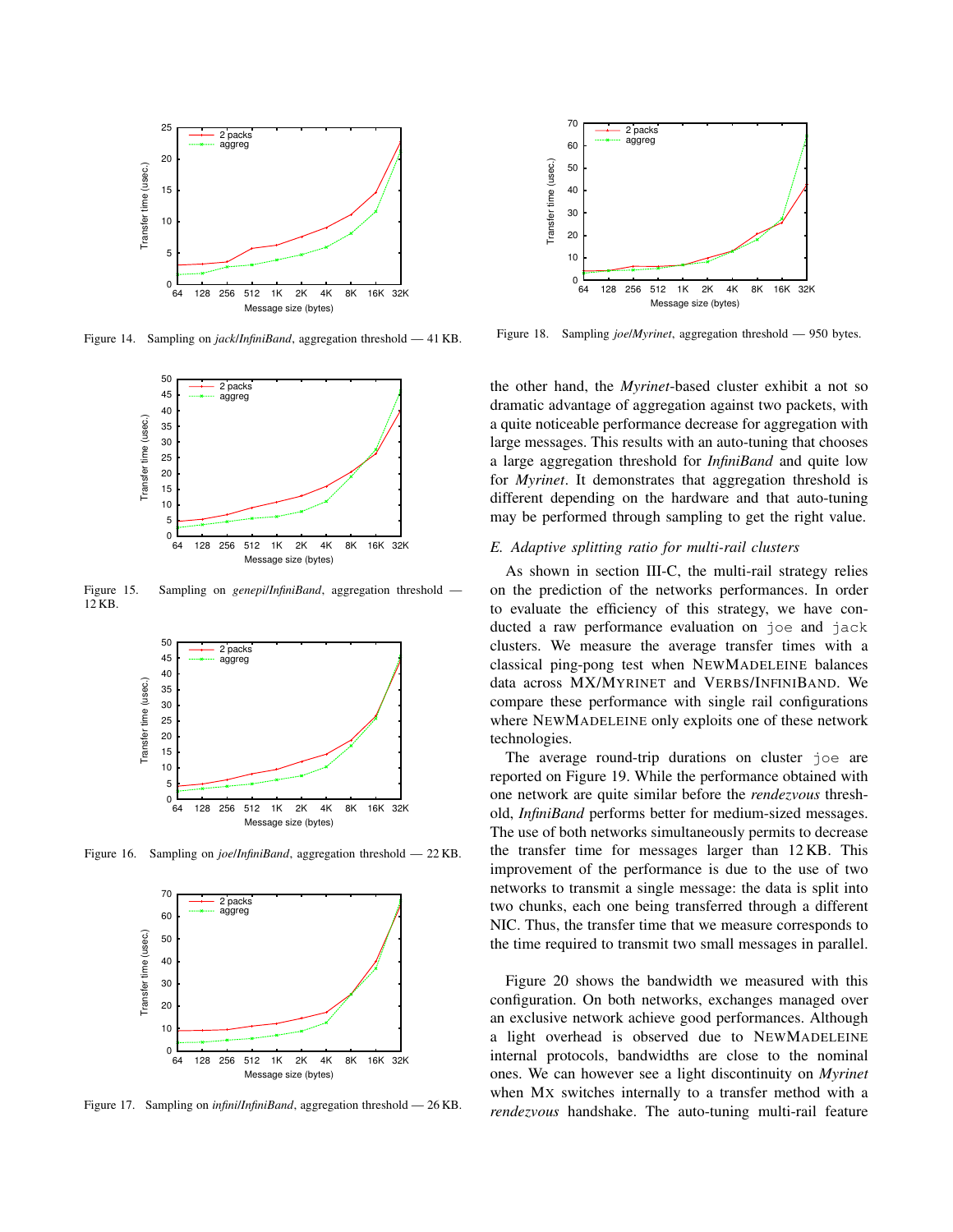

Figure 19. Multi-Rail latency on *InfiniBand* DDR and *Myrinet* on cluster *joe*.



Figure 20. Multi-Rail bandwidth on *InfiniBand* DDR and *Myrinet* on cluster *joe*.

implemented in NEWMADELEINE outperforms the single NIC configurations. This performance improvement is due to NEWMADELEINE ability to split messages and send the resulting chunks over two networks simultaneously. The transfer time is thus reduced and the bandwidth performance reaches 98 % of the nominal aggregate ones.

Figure 21 shows the bandwidth measured on the jack cluster for single rail *Myrinet*, *InfiniBand* QDR, *iso-split* multi-rail, and sampling-based multi-rail. Since bandwidths are heterogeneous, iso-split multi-rail performance is low;



Figure 21. Multi-Rail bandwidth on *InfiniBand* QDR and *Myrinet* on cluster *jack*.

it gets a bandwidth roughly twice the single-rail *Myrinet* bandwidth (as expected), which is lower than single rail *InfiniBand*. On the other hand, sampling-based multi-rail gets a bandwidth roughly equal to the sum of single rail *Myrinet* and *InfiniBand* bandwidth.

This demonstrates that multi-rail is efficient for a wide range of message sizes, depending on the network capabilities. Our sampling-based approach permits to estimate the forthcoming transfer times and thus to adapt the split ratio so that both communication end at the same time, reducing the transmission duration to the minimum.

# V. RELATED WORK

Performance auto-tuning is a technique widely-used for computation kernels. It usually consists in observing the application execution to adapt some parameters. BLAS implementations typically rely on auto-tuning techniques. Sampling-based auto-tuning methods are extensively used in the Atlas BLAS implementation [4]. During the installation, Atlas runs a set of benchmarks to determine its optimal parameters such as block size. Another approach to tune BLAS kernels automatically consists in building an historical knowledge base [5]. According to previous executions, the kernel parameters are tuned in order to fit the actual performance of the system. This latter approach is also used in the StarPU runtime system for heterogeneous machines: the performance of computation tasks as well as data transfers between the main memory and the accelerator memory are measured in order to automatically tune the task scheduling [6].

In networking, the AdOC [7] library dynamically adjusts the compression ratio according to the actual relative speed of the CPU and the network, sending extremely reduced packets when the network is busy and submitting raw packets during low activity phases. Gardner *et al.* [8] analyze the congestion of the network at runtime and tune TCP parameters accordingly. OpenMPI provides a tool that runs various benchmarks in order to determine runtime parameters [9]. This work differs from our approach in that it does not permit to predict a transfer duration and thus it cannot balance communication across available NICs.

The problem of load balancing across several parallel network links has been widely studied. Most of these works focus on balancing TCP packets over multiple Ethernet NICs[10], [11], [12]. However, OpenMPI [13] is able to handle several networks and is not bound to Ethernet NICs. By comparing the nominal bandwidth of the available links, OpenMPI splits messages and transmits them across several networks simultaneously. The split may be inaccurate because only asymptotic bandwidth is taken into account, and not the actual value that depends on the message size. A different approach is used in MVAPICH2 [14] for its *Infini-Band* driver: the durations of data transfers are measured onthe-fly and the split ratio may change during the execution